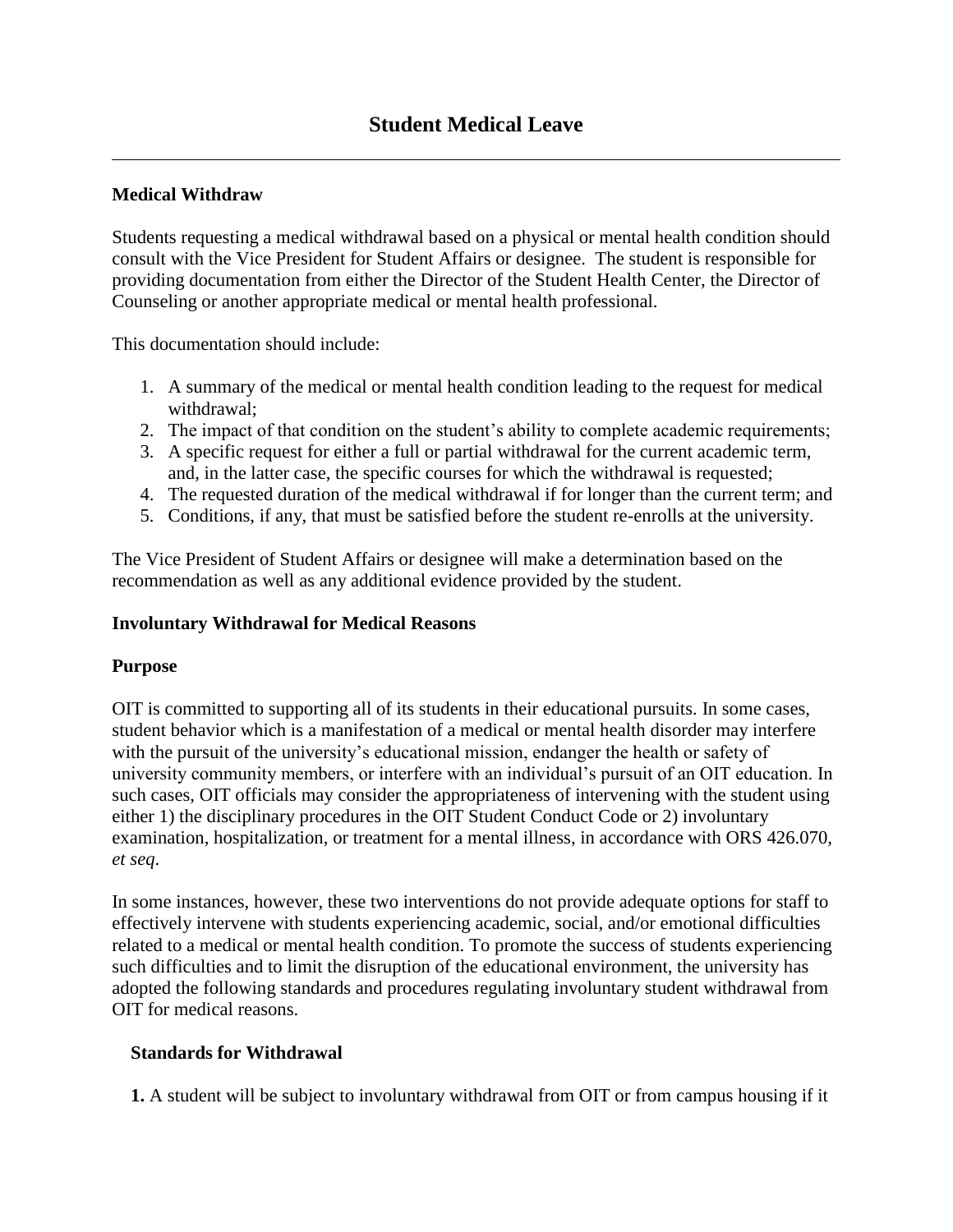is determined that the student is suffering from a medical or mental disorder, and, as a result of the disorder, engages in or threatens to engage in behavior that:

- a) poses a significant risk of causing physical harm to self or others, or
- b) may result in significant property damage, or
- c) directly and substantially impedes the educational processes of the university.

**2.** These standards do not preclude removal from OIT, or campus housing, in accordance with the Terms and Conditions of the Housing Contract, or the OIT Student Conduct Code, hereafter referred to as the Conduct Code.

## **Referral for Evaluation**

**3.** If the Vice President for Student Affairs\* (VPSA) reasonably believes that the student may meet the criteria set forth in point 1, the VPSA may refer a student for evaluation by a psychiatrist, licensed psychologist, licensed clinical social worker, psychiatric nurse practitioner, or other medical doctor (for non-psychiatric conditions). The specific health professional selected to conduct the evaluation must be competent to provide an effective assessment relevant to the evaluation questions at hand. In cases where the VPSA selects the evaluator, OIT will pay the cost of the evaluation. In cases where the student selects the evaluator, the student will be responsible for the costs of the assessment. Students who choose to select their own evaluator are encouraged to contact the VPSA prior to the assessment. The VPSA can provide such students with feedback regarding the potential acceptability of the evaluator.

**4.** Students referred for evaluation in accordance with point 3 (above) shall be so informed in writing, either by personal delivery or by certified mail, and shall be given a copy of these standards and procedures. The letter will include a reference to the student's right to appear personally before the VPSA in order to challenge the necessity of the evaluation. The evaluation must be completed within five academic days from the date of the referral letter, unless an extension is granted by the VPSA in writing.

**5.** Prior to any evaluation, the student being evaluated must sign a release of information form that authorizes the university to share appropriate relevant background information with the selected evaluator. Release forms are available through the office of the VPSA. The VPSA will typically then contact the evaluator to provide relevant background information.

**6.** Upon completion of the evaluation, the treating professional will complete a *Student Medical Leave Evaluation Form* (hereafter referred to as the Evaluation Form) (see Appendix A at the end of this document) provided by the VPSA, which guides the evaluation of any substantial threats the individual poses to self, others, university property, or the educational processes of the institution. The professional must also provide a recommendation concerning the necessity for medical leave for the student. This form will be submitted to the VPSA.

**7.** Upon review of the Evaluation Form, the VPSA will submit all relevant information to the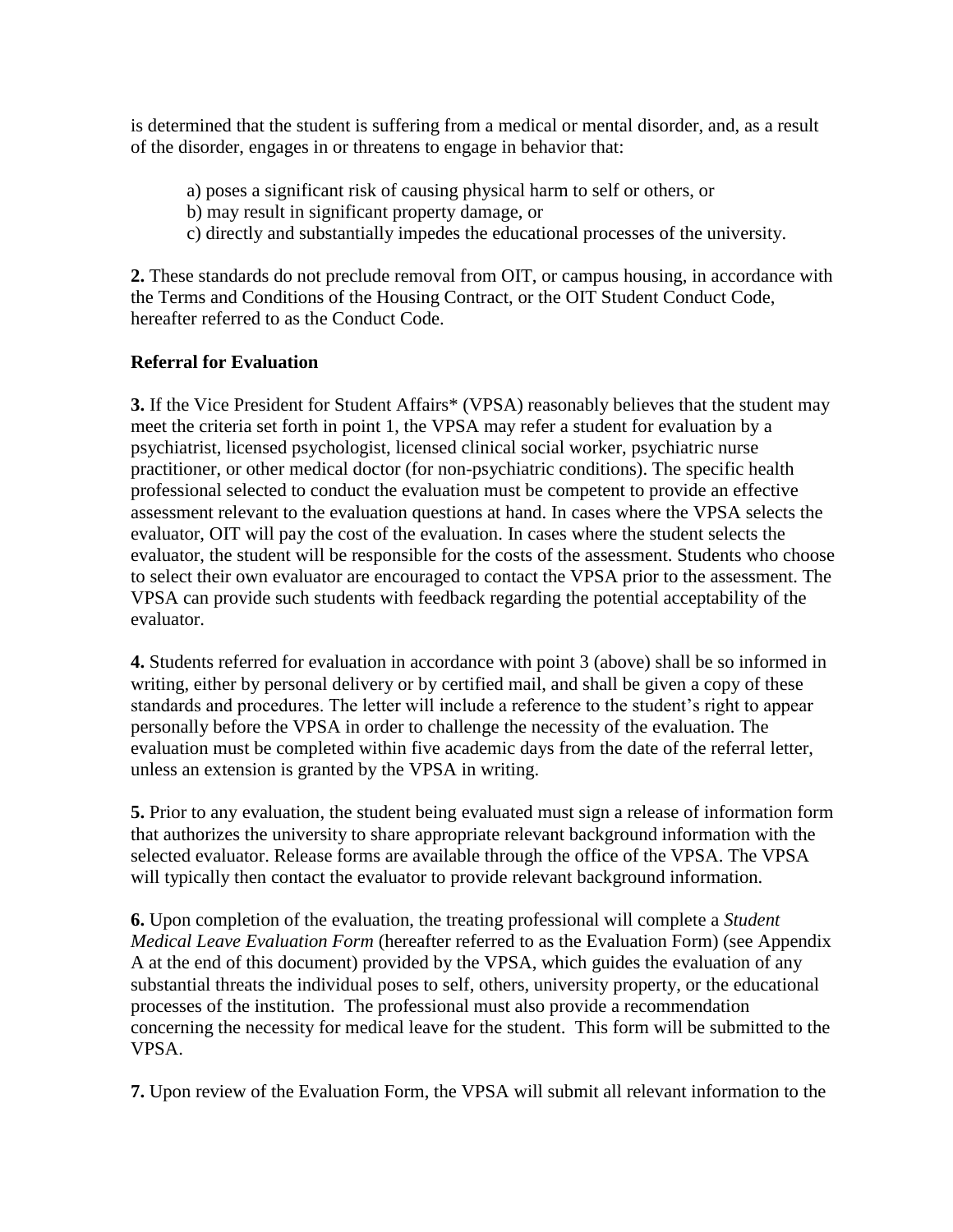Integrated Student Health Center Director. The Director will review the information along with other third-party information (e.g., from roommate, family, faculty/staff, etc.) and will provide a recommendation to the VPSA regarding the necessity for medical leave and the basis for this recommendation. The Director may also recommend further evaluation as appropriate.

**8.** Any pending disciplinary action may be withheld until the evaluation is completed, at the discretion of the VPSA.

**9.** A student who fails to complete the evaluation in accordance with these standards and procedures may be withdrawn on an interim basis as set forth in points 10-14 (below), referred for disciplinary action, or both.

## **Interim Withdrawal**

**10.** An interim withdrawal may be implemented immediately if a student fails to complete an evaluation or if the VPSA determines that a student may be suffering from a medical or mental disorder, and the student's behavior poses an imminent danger of:

- a) causing physical harm to self or others, or
- b) resulting in significant property damage, or
- c) directly and substantially impeding the educational processes of the university.

**11.** A student subject to an interim withdrawal shall be given written notice of the withdrawal either by personal delivery or by certified mail, and shall be given a copy of these standards and procedures. The student shall then be given an opportunity to appear personally before the VPSA, within three academic days from the effective date of the interim withdrawal, in order to review the following issues only:

a) the reliability of the information concerning the student's behavior;

b) whether or not the student's behavior meets the criteria outlined in point 10, above**;** 

c) whether or not the student has completed an evaluation, in accordance with these standards and procedures.

**12.** A student subject to interim withdrawal may be assisted in the personal appearance by a family member, a medical or mental health professional, and/or an OIT faculty/staff member. Furthermore, a student may be accompanied by legal counsel, but the role of counsel will be limited to providing legal advice to the student. Students will be expected to speak for themselves whenever possible.

**13.** Students subject to interim withdrawal and who choose to appear personally before the VPSA to contest issues relevant to the withdrawal will remain withdrawn pending a decision by the VPSA based on the interview described in point 11. The VPSA will evaluate all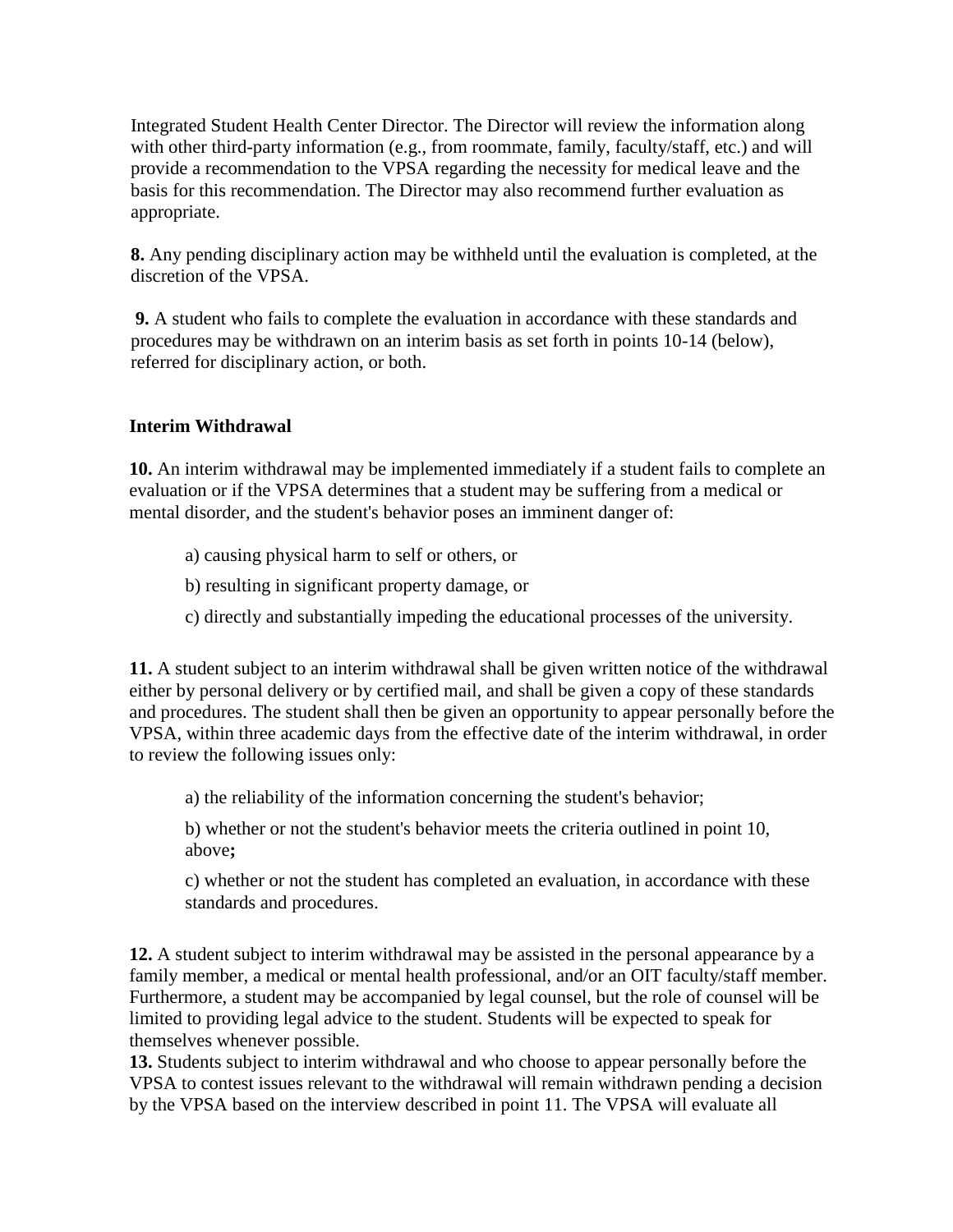relevant information obtained during the student's personal appearance, and take one of the following actions within three academic days:

a) cancel the Interim Withdrawal and the Involuntary Withdrawal process

b) cancel the Interim Withdrawal but proceed with the Involuntary Withdrawal process; or

c) maintain the Interim Withdrawal and proceed with the Involuntary Withdrawal process In cases where the VPSA has decided to proceed with the Involuntary Withdrawal process (actions b and c, above) and the student continues to refuse to be evaluated, the student may be withdrawn indefinitely.

**14.** Students who have completed the above process may appeal an Interim Withdrawal decision to the university President.

# **Informal Hearing**

**15.** Students subject to an involuntary withdrawal shall be accorded an informal hearing before the VPSA. The following guidelines will be applicable:

a) Students will be informed of the time, date, and location of the informal hearing, in writing, either by personal delivery or certified mail, at least five academic days in advance.

b) A summary of pertinent facts, findings and recommendations prepared pursuant to point 3 of these standards and procedures will be available for inspection by the student in the VPSA's office during normal business hours. The file will normally be available at least three academic days before the informal hearing.

c) The informal hearing shall be conversational and non-adversarial. Formal rules of evidence will not apply. The VPSA shall exercise active control over the proceedings to avoid needless consumption of time and to achieve the orderly completion of the hearing. Any person who disrupts the hearing may be excluded.

d) The student may be accompanied by a family member, a medical or mental health professional, an OIT faculty or staff member, or by another appropriate support person. Legal counsel may accompany the student, but the role of counsel will be limited to providing legal advice to the student. The university will be represented by the VPSA and at least one of the following: the Director of the Integrated Student Health Center, the Director of Human Resources and Affirmative Action, or the Director of Housing and Residence Life.

e) Those assisting the student, except for legal counsel, will be given reasonable time to ask relevant questions of any individual appearing at the informal hearing, as well as to present relevant evidence.

f) The informal hearing may be conducted in the absence of a student who fails to appear after proper notice.

g) The medical or mental health professional that completed the Evaluation Form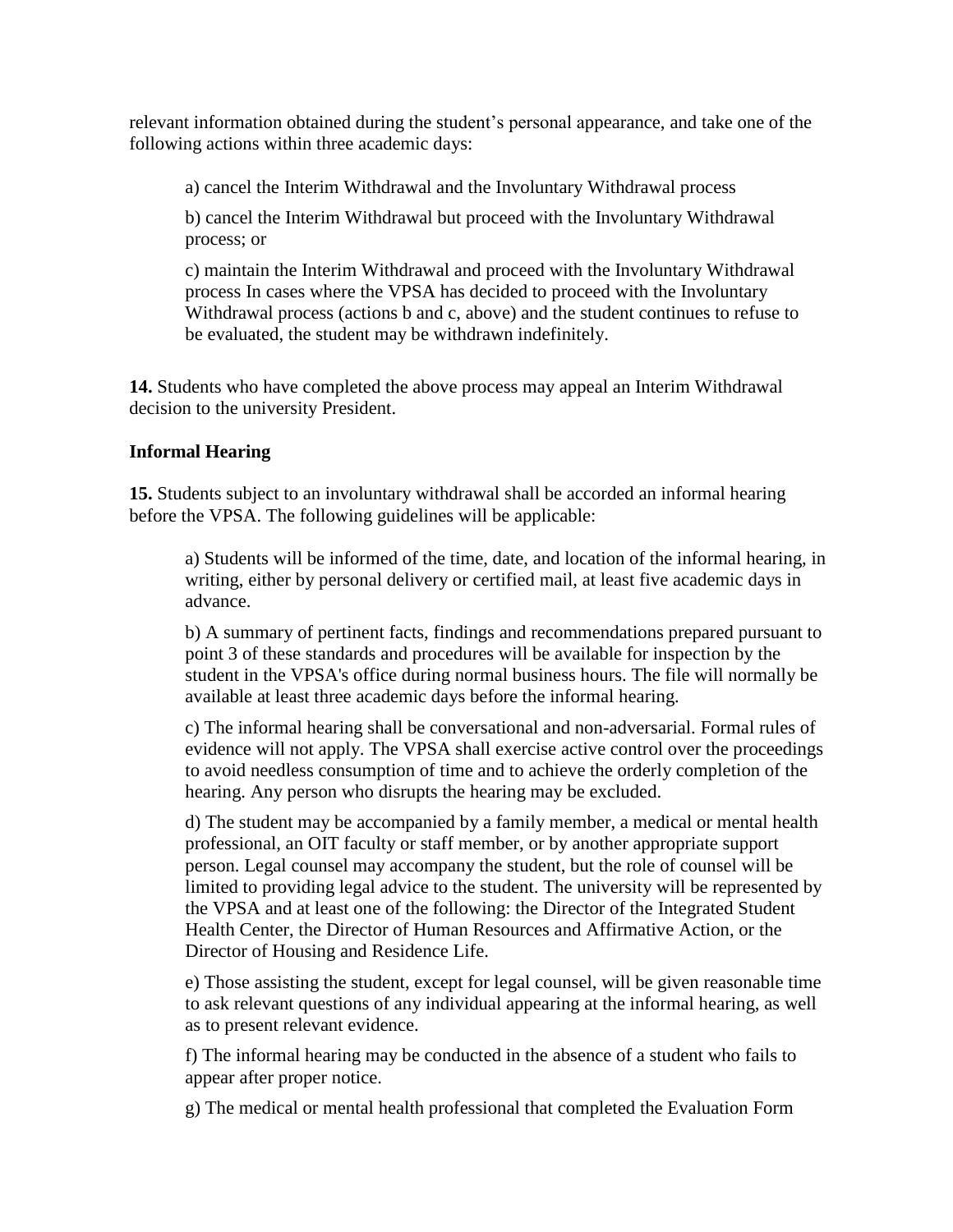pursuant to point 6 may be asked to appear at the informal hearing, and to respond to relevant questions, upon request of any party, if the VPSA determines that such participation would assist in the resolution of issues in the case.

h) The VPSA may ask and/or permit a university official to appear at the informal hearing and to present evidence in support of any withdrawal recommendation. Such evidence will not be presented by legal counsel for the university.

i) The informal hearing shall be tape recorded by the VPSA. The tape(s) shall be kept with the pertinent case file for as long as the case file is maintained by the institution.

j) A written decision shall be rendered by the VPSA within five academic days after the completion of the informal hearing. The written decision, which should be mailed or personally delivered to the student, shall contain a statement of reasons for any determination leading to Involuntary Withdrawal. The student should also be advised as to when a petition for reinstatement would be considered, along with any conditions for reinstatement.

k) The decision of the VPSA shall be subject to appeal to the university President, whose decision will be final and conclusive.

#### **Deviations from Established Procedures**

**16.** Reasonable deviations from these procedures will not invalidate a decision or proceeding, as long as those deviations do not result in significant prejudice to the student's case.

\*All authority and responsibility accorded to the Vice President for Student Affairs by this policy may be delegated by the Vice President to his/her designee.

**January, 2005**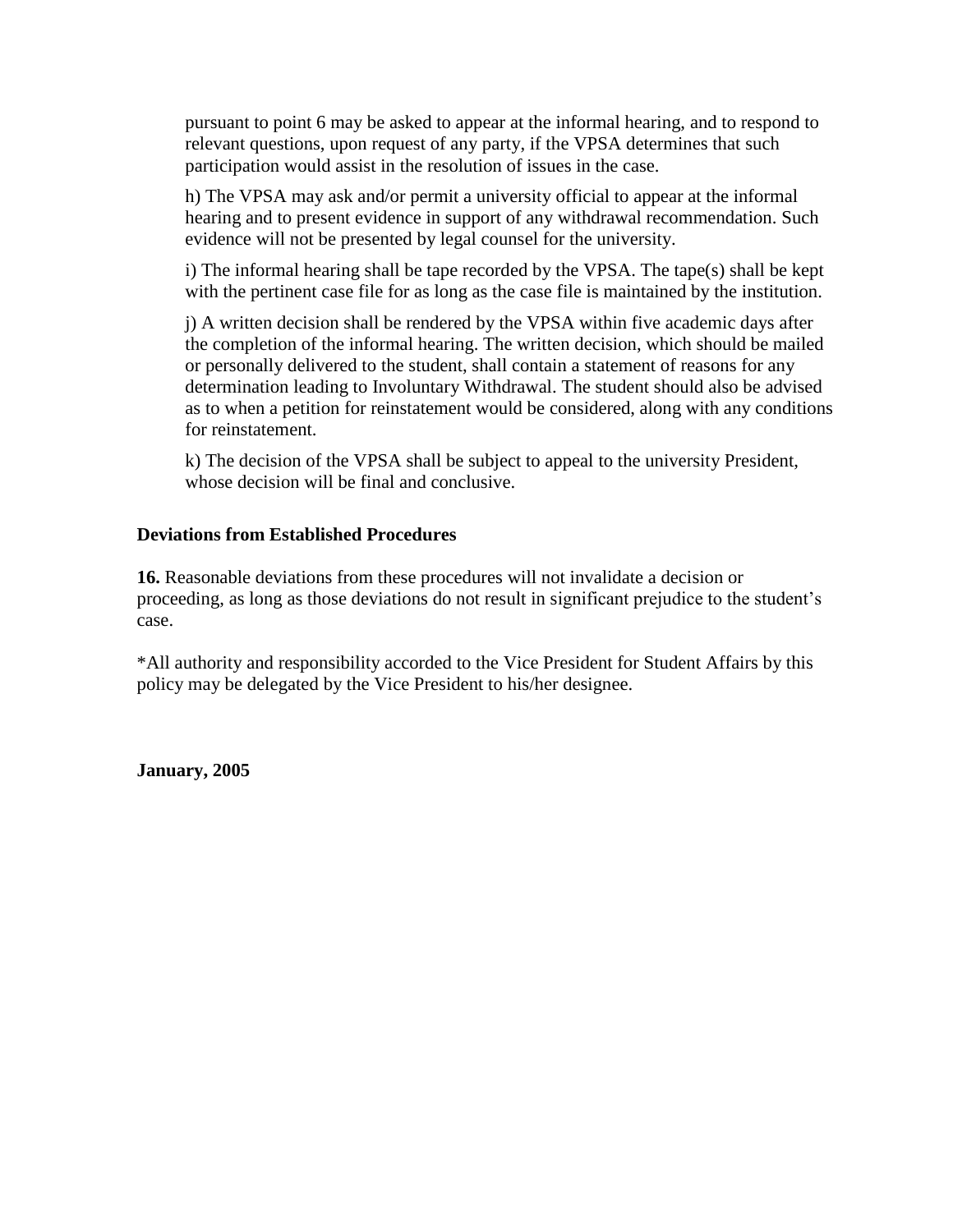## **APPENDIX A: OIT Student Medical Leave Evaluation Form**

is a student at Oregon Institute of Technology (OIT). Based on information available to the Office of Student Affairs, this student may have a medical or mental health disorder, and, as a result of that disorder, be engaging in, or threatening to engage in, behavior that:

1) Poses a significant risk of causing physical harm to self or others; or

- 2) May result in significant property damage; or
- 3) Directly and substantially impedes the educational processes of the university.

The Vice President for Student Affairs/Dean of Students has required this student to receive a professional evaluation by a psychiatrist, licensed psychologist, licensed clinical social worker, psychiatric nurse practitioner, or other medical doctor (for non-psychiatric conditions) in order to determine the necessity of medical leave for the student. (Medical leave is typically granted or required in situations when a student needs time to engage in treatment or otherwise improve functioning prior to returning to his/her studies.)

Attached to this form is a summary of the college's concerns about this particular student. The evaluator should review this information prior to the evaluation. A release of information form is also attached.

Following the evaluation, this completed form (or a report containing the information requested herein) should be submitted to:

Dr. Erin Foley Ph.D.: Vice President for Student Affairs and Dean of Students Oregon Institute of Technology 3201 Campus Drive, Klamath Falls, OR 97601

In some cases, OIT will pay the cost for this evaluation, while in other cases the student is responsible for the cost. Please address billing questions to Connie Dernbach at 541 885-1011. Please address other questions to Dr. Erin Foley at the same phone number. Thank you for your assistance.

| Name of professional conducting the evaluation:                         |                                                    |
|-------------------------------------------------------------------------|----------------------------------------------------|
|                                                                         | (please print)                                     |
| Indicate occupation:                                                    |                                                    |
| _______ Psychiatrist                                                    | Licensed Clinical Social Worker                    |
| _____ Licensed Psychologist                                             | <b>Exercíficate</b> Psychiatric Nurse Practitioner |
| ______ Other Physician (indicate specialty, if any ___________________) |                                                    |
| Date of evaluation:                                                     |                                                    |
|                                                                         |                                                    |
|                                                                         |                                                    |
|                                                                         |                                                    |
|                                                                         |                                                    |